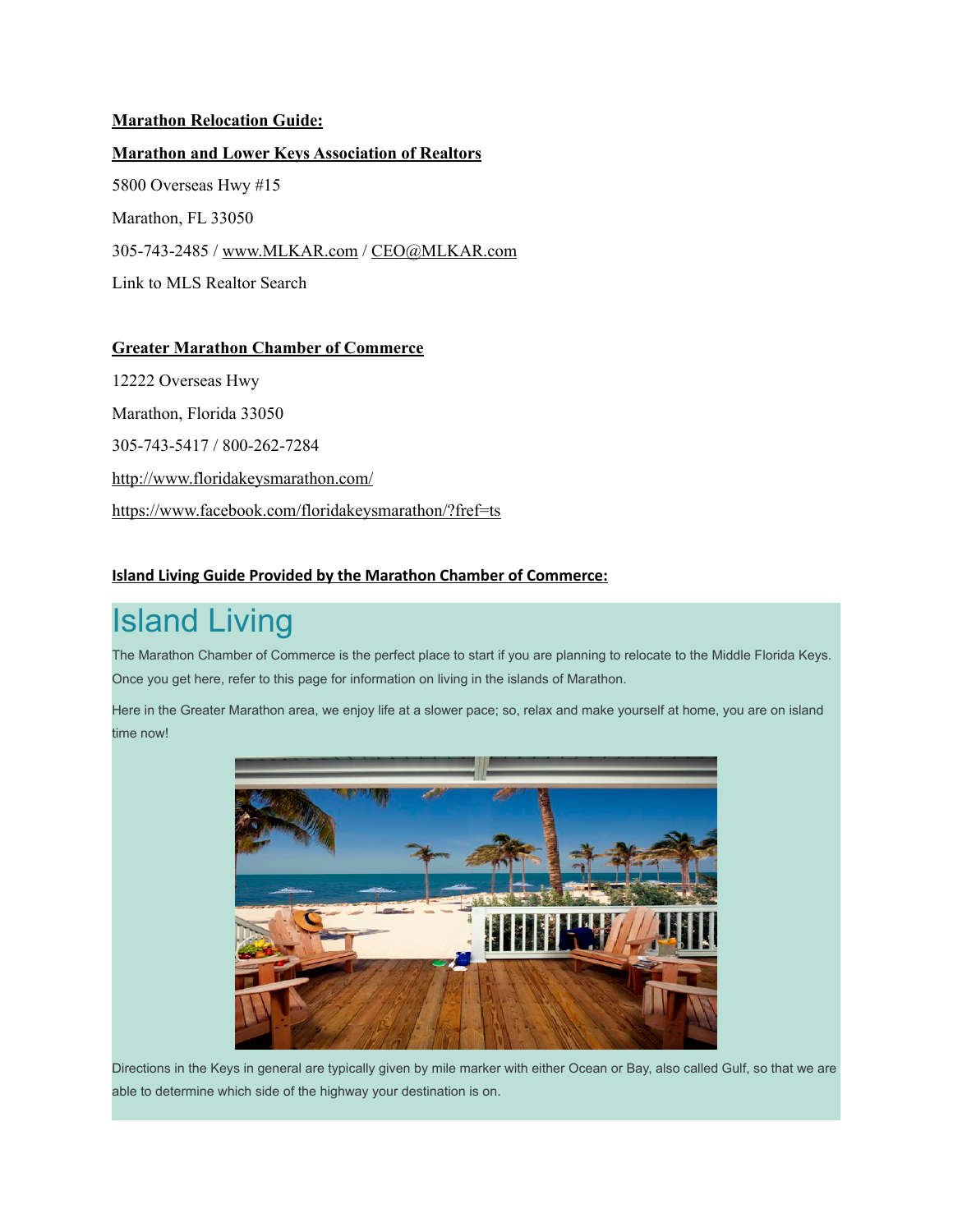Speaking of roads; there is only one road in and one road out – the Overseas Highway, or US-1! This famous strip of asphalt has been immortalized in song and book alike. This road is your passage from famed Key Largo to infamous Key West.

Sandals and shorts are acceptable attire no matter the venue, and we know you are going to love our laid back atmosphere fish filled waters and sunny days every bit as much as we do. And no, we never grow tired of fish stories, sunshine, palm trees, or Jimmy Buffet songs.

We hope you find yourself here in the Islands of Marathon in the Heart of the Fabulous Florida Keys.

| <b>AIRPORT TRANSPORTATION</b>            |              |
|------------------------------------------|--------------|
| Ahoy Taxi                                | 305-407-0603 |
| Greyhound                                | 800-410-5397 |
| Florida Keys Express Shuttle             | 305-743-7454 |
| <b>Tropical Limousine</b>                | 254-291-4744 |
| <b>AUTO RENTAL</b>                       |              |
| Avis Rent A-Car                          | 305-743-5428 |
| <b>BUSINESS SERVICE</b>                  |              |
| <b>UPS Store</b>                         | 305-743-2005 |
| <b>Office Depot</b>                      | 305-289-7751 |
| <b>GOVERNMENT OFFICES</b>                |              |
| Auto Tags & Licenses                     | 305-743-5585 |
| <b>Marathon City Hall</b>                | 305-743-0033 |
| City of Key Colony Beach                 | 305-289-1212 |
| Monroe County Clerks Office              | 305-289-6027 |
| <b>Planning Departments</b>              | 305-289-2500 |
| Marathon Public Library                  | 305-743-5156 |
| <b>Marathon Post Office</b>              | 305-743-5238 |
| <b>Health Department</b>                 | 305-289-2708 |
| <b>FISH &amp; WILDLIFE</b>               |              |
| <b>Conservation Commission</b>           | 305-289-2320 |
| <b>HOSPITALS</b>                         |              |
| <b>Fisherman's Community Hospital</b>    | 305-743-5533 |
| <b>HOUSES OF WORSHIP</b>                 |              |
| Church of God<br>800 74th St., Oceanside | 305-743-6307 |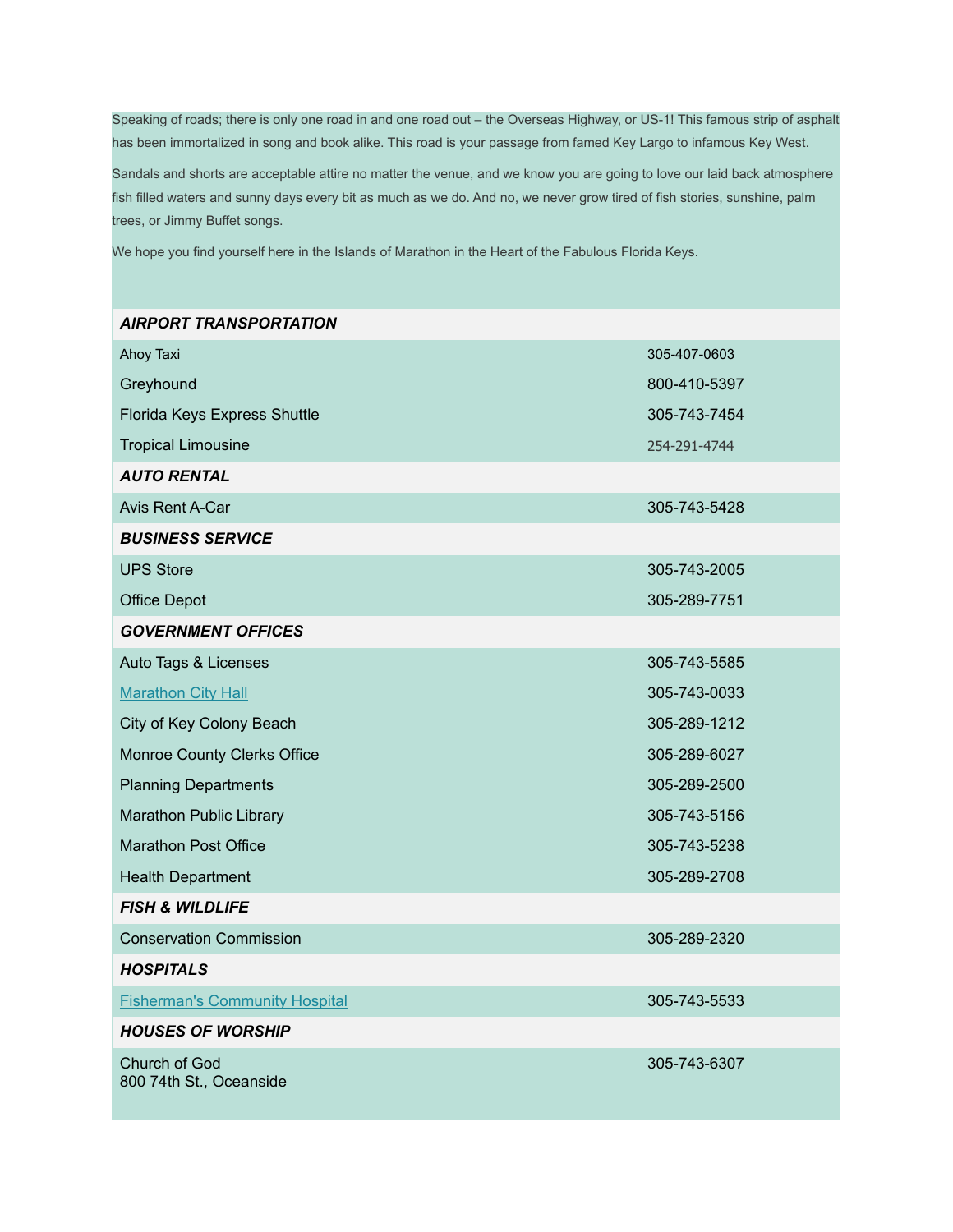| Assembly of God - NEW LIFE<br>4711 Overseas Hwy.                                      | 305-743-7165 |
|---------------------------------------------------------------------------------------|--------------|
| <b>Calvary Baptist Church</b><br>676 76th St., Oceanside                              | 305-743-6838 |
| <b>Church of Christ</b><br>254 26th St., Oceanside                                    | 305-743-5397 |
| Church of Jesus Christ of Latter Day Saints<br>6700 Overseas Hwy.                     | 305-743-9016 |
| <b>First Baptist Church</b><br>200 62nd St., Oceanside                                | 305-743-5134 |
| Jehovah's Witness<br>733 98th St. or 106 Ave. G, Oceanside                            | 305-743-3679 |
| Martin Lutheran Chapel<br>325 122nd St., Gulfside                                     | 305-289-0700 |
| Presbyterian Kirk of the Keys<br>8877 Overseas Hwy.                                   | 305-743-4256 |
| San Pablo Catholic Church<br>550 122nd St., Oceanside                                 | 305-289-0636 |
| Seventh Day Adventist<br>5151 Loggerhead Lane                                         | 305-743-4796 |
| St. Columba Episcopal Church<br>52nd St., Gulfside                                    | 305-743-6412 |
| <b>United Methodist Church</b><br>3010 Overseas Hwy.                                  | 305-743-5107 |
| Unity of Marathon<br>5270 Overseas Hwy. MM50 Gulf                                     | 305-743-7729 |
| <b>LOCAL INFORMATION</b>                                                              |              |
| <b>Greater Marathon Chamber of Commerce</b><br>& Visitors Center<br>MM 53.5, Gulfside | 305-743-5417 |
| <b>LOCAL TRANSPORTATION</b>                                                           |              |
| <b>Greyhound Bus</b>                                                                  | 305-871-1810 |
| Keyhopper Taxi                                                                        | 305-393-0146 |
| <b>Tropical Limousine</b>                                                             | 305-304-3360 |
| <b>MARATHON AIRPORT</b>                                                               |              |
| <b>Marathon Jet Center</b>                                                            | 305-743-1995 |
| <b>NEWSPAPERS</b>                                                                     |              |